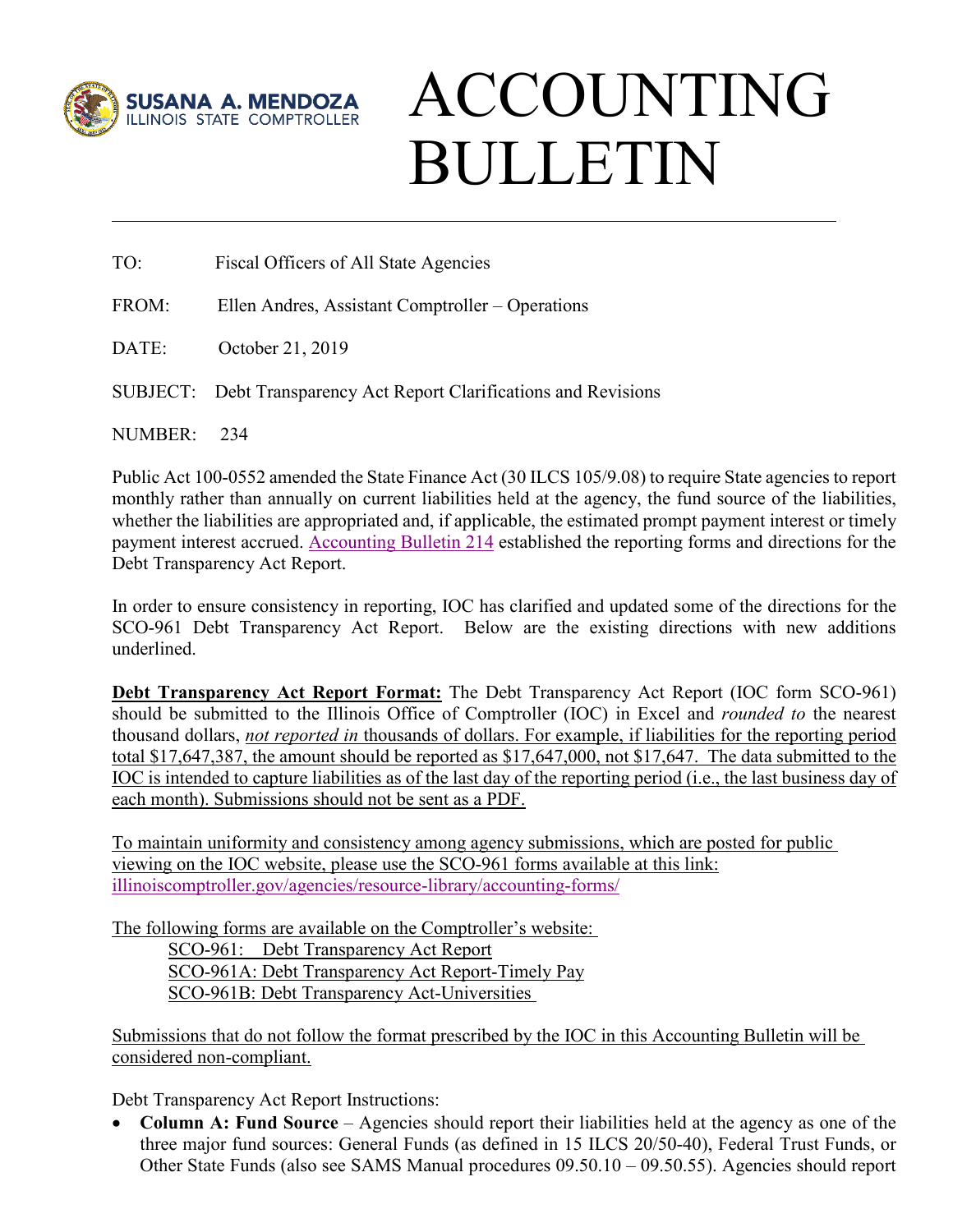their total liabilities in the major fund source row. Additionally, if any single, individual fund has more than \$1 million in liabilities in any column as of the reporting period date, the fund must be disclosed on a separate row in the report.

• **Column B: Agency Liabilities** – This column should include all current liabilities held at the agency as of the last day of the reporting period, regardless of whether the agency has sufficient appropriation to cover the liability. Liabilities associated with continuing or non-appropriations should also be included in the agency's liabilities. For the purposes of this report, a liability is recognized when the agency is in receipt of an invoice/bill or other documentation containing sufficient information necessary to process a payment. Although, the assignment of an appropriation is not required to be considered a liability, the fund or funds from which the payment(s) will be made will need to be specified. If the fund is not determinable at the reporting period date, the liability should be assigned to the most likely fund from which it will be paid.

Intergovernmental payments (including Revolving Fund payments) and agency liabilities that have begun with the Court of Claim process should be included in each agency's individual report.

Payroll liabilities (including accrued vacation and sick pay) should not be included in the report.

- **Column C: Late Payment Interest** This column should include Prompt Payment interest payments (30 ILCS 540) or "Timely Pay" interest payments (215 ILCS 5/368 (a)) when the associated warrants have already been issued by the IOC and the agency has not sent the interest vouchers to the IOC. These Prompt Payment interest and Timely Pay interest payments should not be included in columns B, G, H, I, J or K. This is not to include interest vouchers that have been sent to the IOC.
- **Column D: Estimated Pending Liabilities**  An estimate of any fund liabilities over \$1 million incurred by the State but not yet properly invoiced to the State should be reported as pending liabilities. Agencies should develop an estimation technique with documented procedures that can be reviewed by the IOC upon request or by the agency's auditors. Agencies should use the Narrative section to describe the estimation technique used or provide any other relevant explanations or comments. The estimated liabilities in Column D should not be included in Column B.

Column D should not include Prompt Payment interest or Timely Pay interest calculated on vouchers that are still held by the agency. This Prompt Payment interest should be reported in Column G, H, I and J, and the Timely Pay interest should be reported in Column K.

Intergovernmental payments (including Revolving Fund payments) should be included in each agency's individual report. Payroll liabilities (including accrued vacation and sick pay) should not be included.

- **Column E: Liabilities to be Submitted Within 10 Days** In this column, identify the portion of liabilities from Columns B, C and D that are greater than \$10 million and are anticipated to be submitted to the IOC for payment processing within 10 days after the report is submitted to the IOC. For example, if the report is submitted to the IOC on the ninth calendar day of the month, the amount in this column should be what the agency expects to submit to the IOC through the 19th calendar day of the month.
- **Column F: Unappropriated Liabilities** This column should report any projected shortfalls in appropriations for the current fiscal year relative to the expected liabilities (including anticipated payroll costs) estimated for the fiscal year. These shortfalls may result in the need for supplemental appropriations in order to pay all liabilities in the current fiscal year. For example, an agency expects